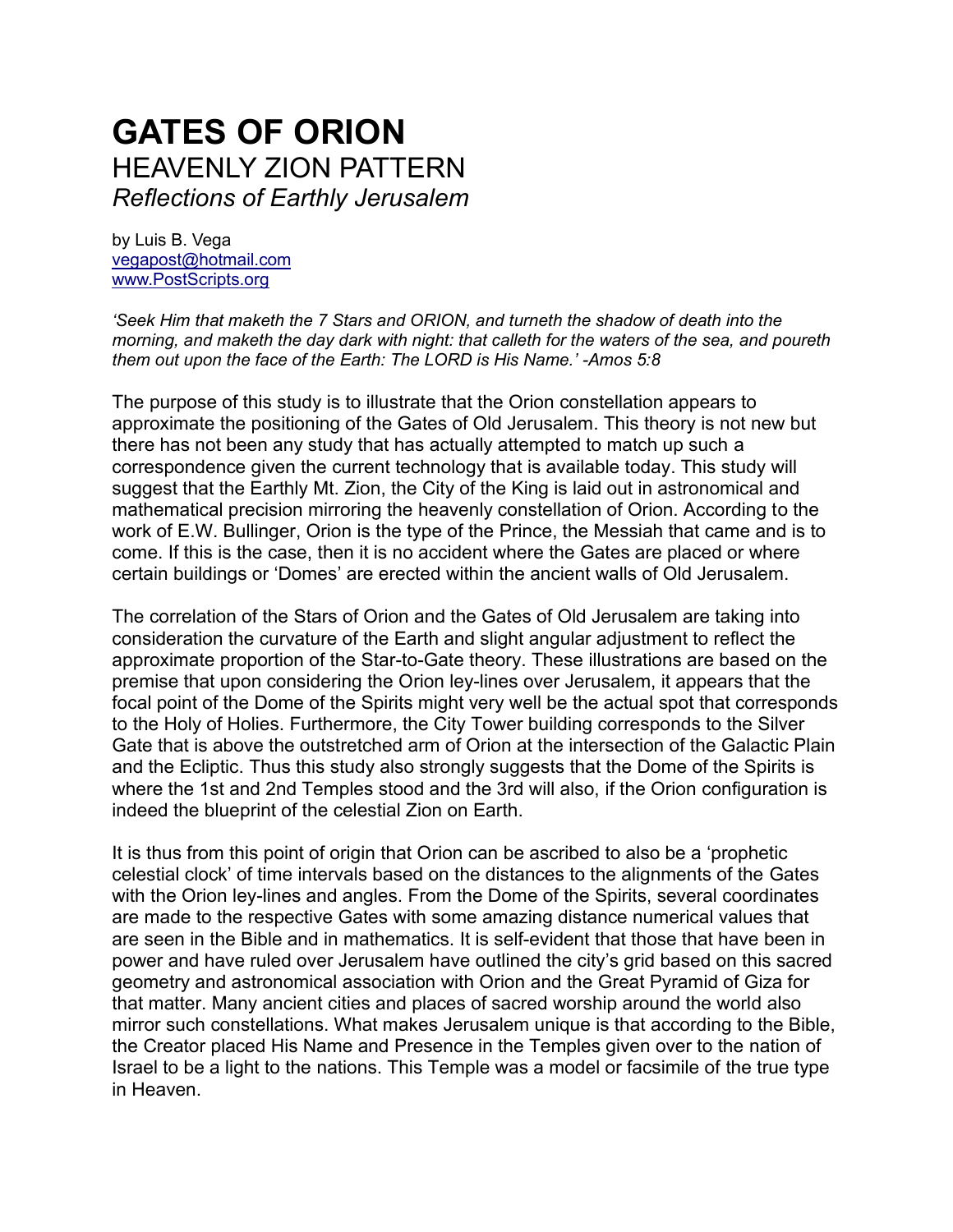## **The Mighty Hunter**

According to the Mazzaroth, Orion is the 'Hunter', the 'Coming Prince' that takes on the 'wrath' and judgment of Taurus -head on as the great 'Matator' of the Heavens. He is the Messiah promised of YHVH to Eve in the Garden of Eden. It was Jesus Christ, the Great Shepherd who took the piercing through of Taurus's horn and was the victim, the sacrifice for sin of Humanity on the Cross of Calvary. Subsequently this promise of the Messiah, the Anointed One was reiterated through various affirmations called covenants with certain people, i.e., Abraham, Isaac, and Jacob whose descendant became the nation of Israel, in general.

Conversely, the corruption of the Zodiac and the power of opposite's principle has Orion as the archetype of the very same Christ that came and is to come. Such venerate the antithesis of the constellation as in the AntiChrist that awaits them. Thus, to the occult and Luciferian schools of philosophy and theosophy, Orion is Lucifer, Nimrod, Prometheus, Mercury, etc., as they believe Lucifer is the real 'anointed one', the 'Christ'. Why? Because the Bible does ascribe and declare Lucifer as having been the *Anointed*  Cherub in Ezekiel 28:14 but as far as the technicality of the word 'anointed' means to be chosen. The Bible does declare that Lucifer was once chosen but fell like lighting due to his sin of pride and is currently waging a celestial battle for not only the Heavenly Jerusalem but the Earthly one as well.

Nonetheless, the Bible declares that the Creator of the Universe YHVH formed the Heavens and the Earth, Orion and the Pleiades for that matter; all that is seen and unseen. The constellations from Earth's perspective resound with the Creator's geometry and mathematics with principles like pi, phi, and symmetry. The Apostle Paul in Romans even describes the Mazzaroth as the 'Silent Witness' of GOD's Gospel of the Redemptive Plan for a fallen Humanity through the Messiah, Jesus Christ.

Thus, this Orion Star-to-Gates theory and numerical associations are directly relevant when compared to the locations of Old Jerusalem's Gates. Interestingly, Orion is where the Silver Gate is situated in the cosmos. The Silver Gate, the complementary 'Star Gate' to the Golden Gate in Ophiuchus is thought to be where the path to Heaven is found whereby the souls of mere mortals can exit and enter through. This is one of the possible reasons why Earthly Jerusalem is a place of such contention and strife; he who controls Jerusalem, controls the 'Gate to Heaven' if you will…at least in a spiritual sense.

It is astonishing that the ancient peoples of Earth's earliest civilizations knew exactly the dimensions of the constellations, heavenly gates and even the nebulas as in the case of the Orion Nebula. The Orion constellation has 2 of the most spectacular nebulas in the known Universe. They are the *Orion Nebula* and the *Norse Head Cloud*. Many actually allude to this 'head' bring that of a 'serpent' or Dragon. The Orion constellation has these 2 features, a Serpent Cloud, and a Conical Pyramid within the Orion Nebula itself. Thus, what the accompanying charts will attempt to illustrate is that these entire celestial features along with the major Orion Star configurations are found incorporated in the dimensions and angles of Jerusalem's Gates and grid, the Earthly 'ZION'.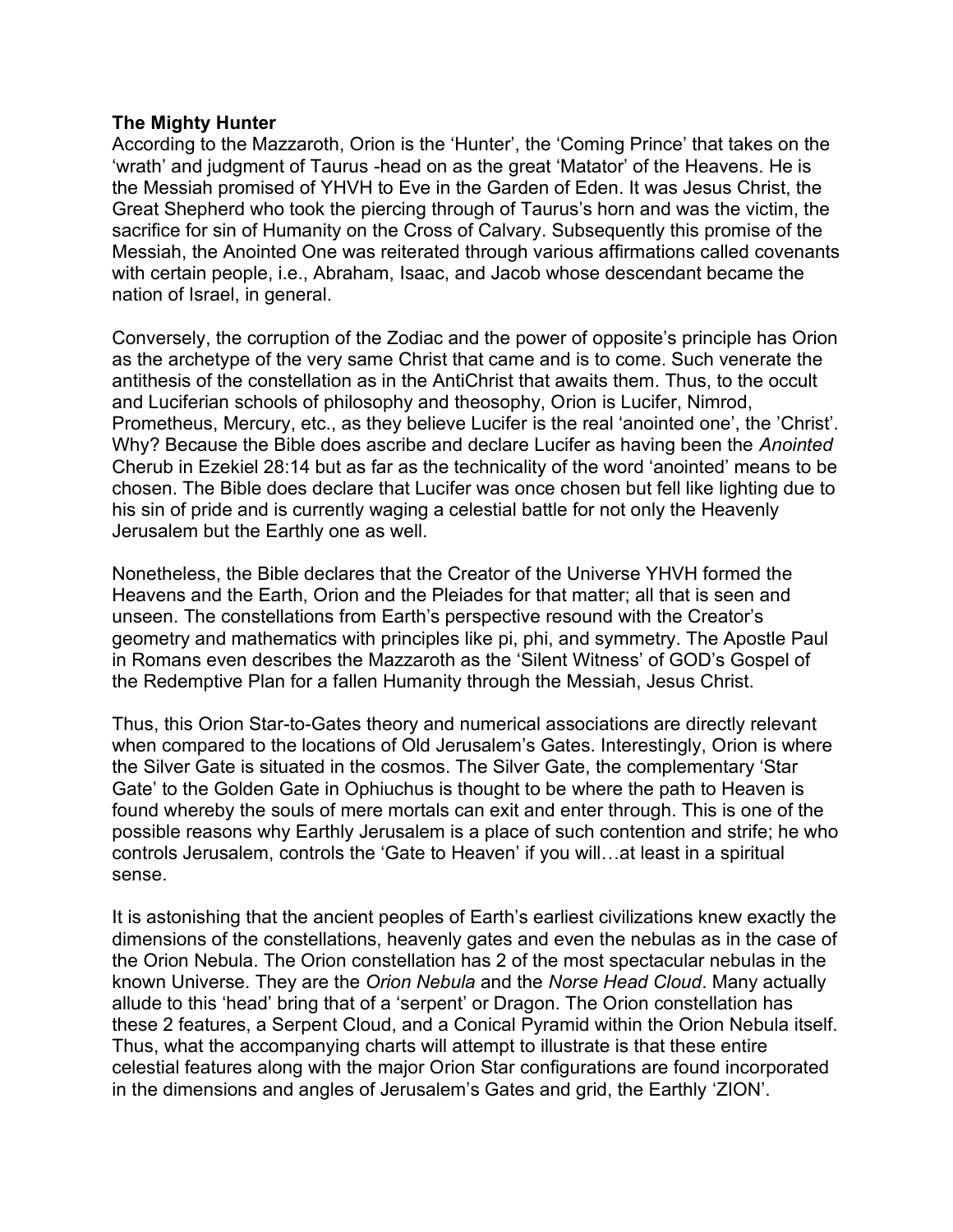#### **The Dimensions of Zion**

The outer city has street angles aligned with pyramids, serpents, or dragons that this study will bring out in the illustrations using satellite and GPS coordinates. Based on the Amos 5:8 verse that states that ORION is attributed to the 7 Stars, the connotation of its relationship to the Pleiades is profound in that the Church can thus be directly associated with ORION. This correlation would make the Earthly Jerusalem the confines of the Assembly of the LORD, in so much as it is in Heaven. The Bible declares that presently, the Risen Jesus Christ, the LORD of the Church is ministering within the 7-7-7 dimension as it were. Jesus is evaluating and tending to the conditions of the 7 Churches, His 7-fold Spirit proceeds out of the Throne within the Assembly and Jesus is upholding the Church's Testimony ascribed to the 7 Stars upheld in His right hand.

This overall depiction would collaborate with the notion that the 'Throne' is in the midst of the Congregation of the Judge. Thus, based on this pattern, the circumference of the 7 Stars of Orion would have the Holy of Holies (Dome of the Spirits) at the center or midst at the of the arch that Stars of Orion from Betelgeuse to Saiph. This in turn replicates the rainbow 'arch' that encompasses the very Throne of the LORD YHVH as depicted in various vision and depictions of the very Throne of the LORD as described in the books of Ezekiel and Revelation.

For starters, the following numerical distance calculations are taken from the Dome of the Sprits using GPS to various locations to the Old City's prominent locations and sacred sites that attribute the Dome of the Spirits as the 'center'. The numbers are rounded off to the nearest number and they are suggestive. It is astonishing that from this vantage reference point of where this study suggests the Holy of Holies stood that, the numerical values are consistent with sacred number patterns seen in the Bible. All distances are map length unless otherwise noted as ground length.

#### *Dome of the Spirits to Rockefeller Museum*

*.33 nautical miles 13° heading 365 smoots*

#### *Dome of the Spirits to LION'S GATE*

*.19 miles .16 nautical miles .333 yards 999 feet*

## *Dome of the Spirits to GOLDEN GATE*

*8,888 inches .12 nautical miles .23 kilometers*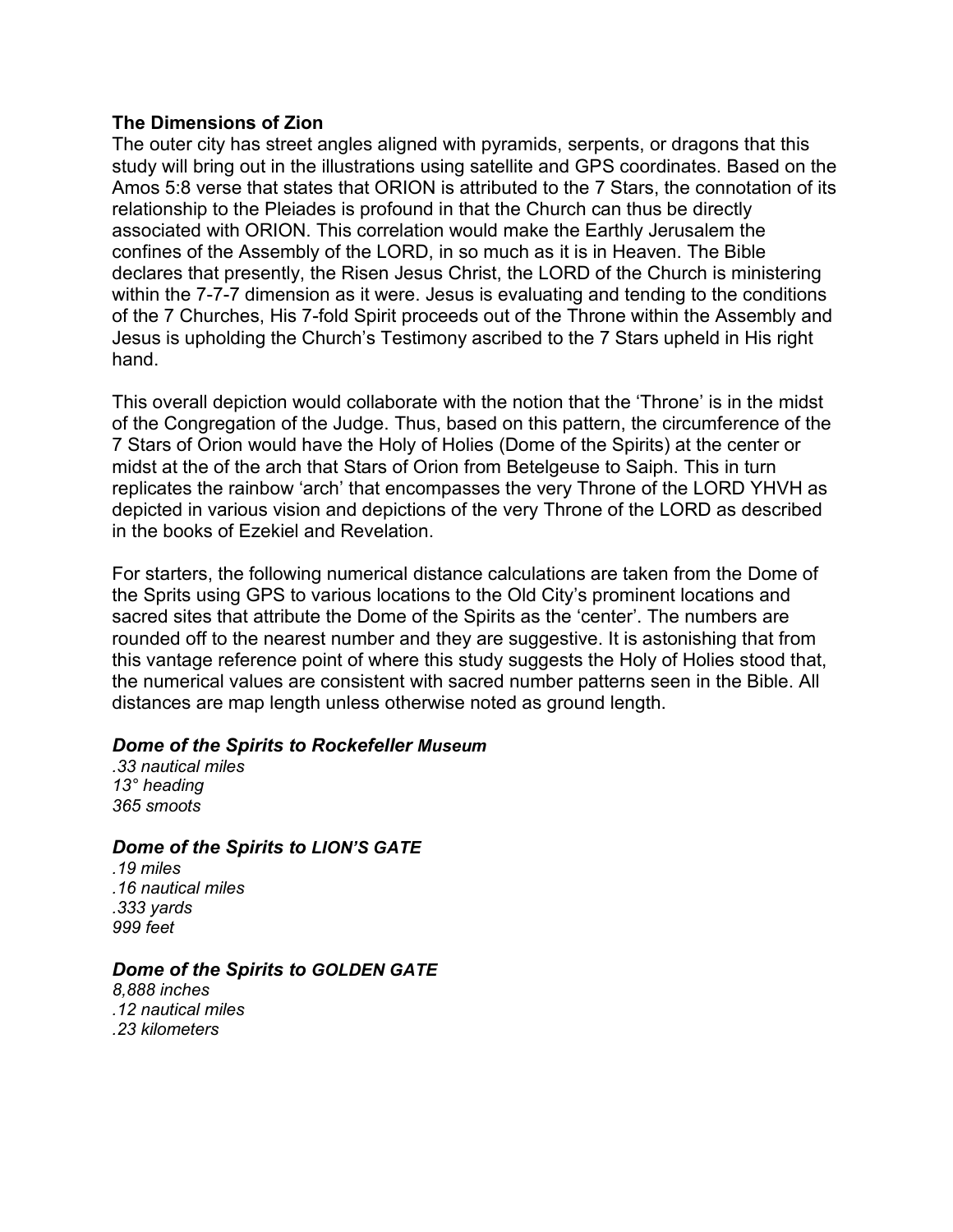## *Dome of the Spirits to Russian Church (Rigal)*

*88° heading .32 nautical miles .333 smoots*

### *Dome of the Spirits to Zachariah's Tomb (Star)*

*.13 arcseconds (ground length) .22 nautical miles*

## *Dome of the Spirits to KIDRON VALLEY (Saiph)*

*.76 kilometers 444 smoots*

## *Dome of the Spirits to TRIPLE GATE*

*11.33 arcseconds .22 nautical miles*

## *Dome of the Spirits to DUNG GATE*

*~13 arcseconds ~188° heading .23 nautical miles .44 kilometers*

## *Dome of the Spirits to ZION GATE*

*44 nautical miles 888 yards*

## *Dome of the Spirits to HAGIA MARIA ZION*

*1000 yards 3000 feet*

#### *Dome of the Spirits to JAFFA GATE*

*.44 miles .72 kilometers 23 arcseconds 420 smoots*

## *Dome of the Spirits to DAMASCUS GATE*

*.33 miles 1776 arcseconds 1776 feet*

#### *Dome of the Spirits to MT. CALVARY*

*.72 kilometers 332° heading 420 smoots 33° from the Celestial Equator alignment*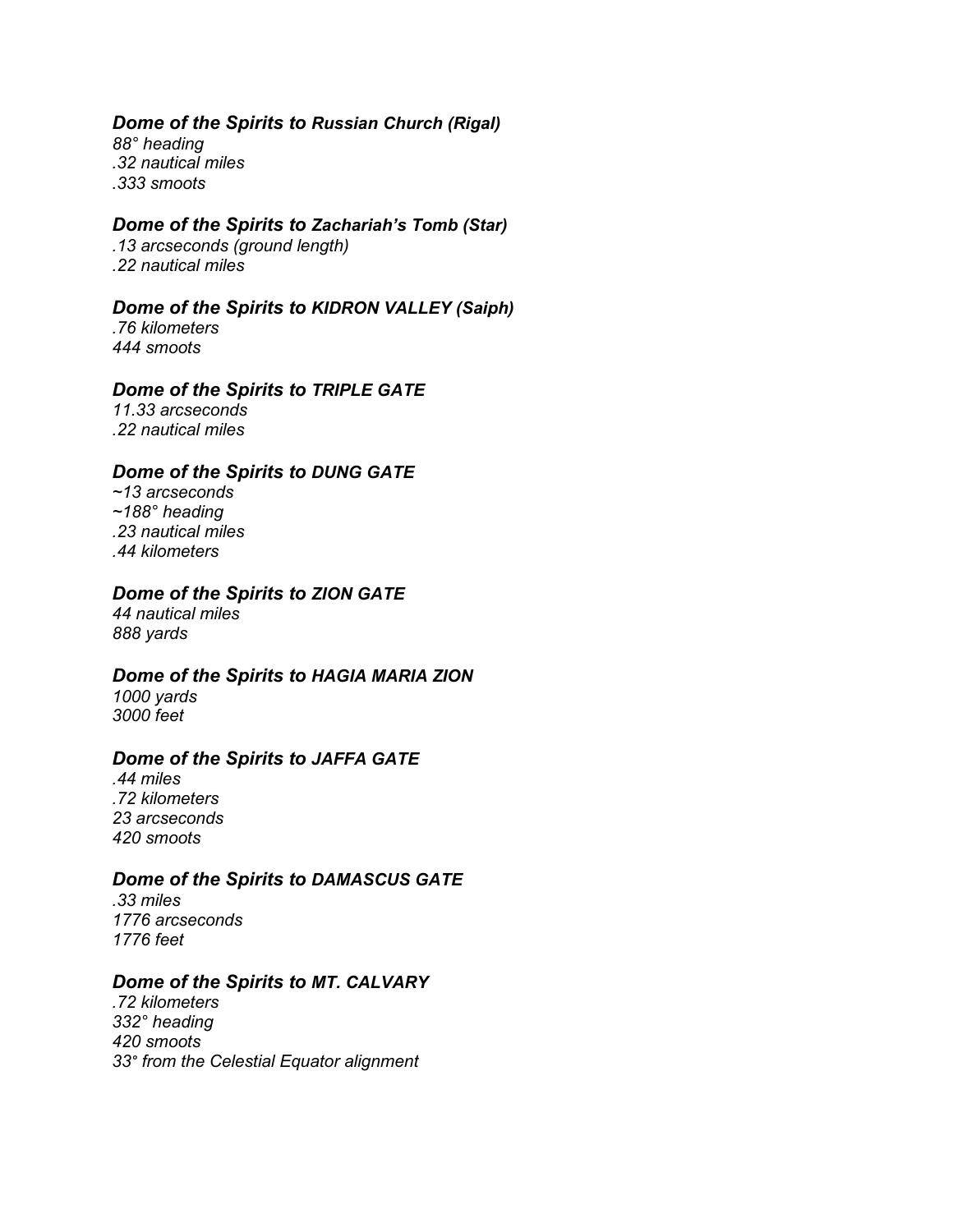## **The ORION Constellation Clock**

One assertion that this study suggests is that Orion, when laid-out and superimposed over Old Jerusalem can be seen as a clock with Orion's arms as the short and long hands metaphorically. The northern direction serves as the 12 o'clock station. The Galactic Equator bisects just west of the place of the Holy of Holes at the tip of Orion's Bow at the 72nd degree angle. The Jaffa Gate at ~8pm corresponds to the Orion Star Betelgeuse which correlates to the Citadel of David at 9pm.

This street leads to the Arch of Wilson adjacent the Wailing Wall. The Damascus Gate is at the 10pm station and corresponds to the angle of the Tomb of Zechariah in the Kidron Valley. The Golden Gate is at the 3pm station that is aligned with Rigal. The Arrow of Orion precisely bisects the place that this chart strongly suggests is the actual place of Mt. Calvary where the Cross was placed, and Christ was pierced through with an 'arrow' or lance.

Also, the Temple Mount's 3 Domes correspond to the Orion 3-Star Belt in angle and proportion. Although the Dome of Al-Aqsa is not precisely pinpointed as the 2 other domes, what determines the Star-to-structure correlation is the length of the building that was a Church before the Muslim occupation of the Mount. With such angles and distance correlations, it lends incredible support to the supposition that the coming 3rd Temple has to be geometrically in line with the sacred geometry of the entire Orion Gate theory. This would also validate that the spot of the Crucifixion was at the 33rd degree from the Galactic Equator-Damascus Gate angle of the Orion pattern.

Moreover, the Sword of Orion with the 3 Stars that contain the Orion Nebula corresponds to the 3 'tombs' in the Kidron Valley. These are the Tombs of Zachariah, Absalom and Hezir. There are many who believe that Orion is the gateway to the actual dwelling place of the Creator. If Orion is a 'gate' or portal into such a dimension, it would explain why in particular, Jerusalem is layout with such exacting attributes. Based on the Orion-Jerusalem overlay of sacred astronomical alignments and angles, the city's Gates correspond to the major Stars of Orion. The Temple Mount's 3-Domes correspond to the 3-Star Belt alignment of Orion. Thus, it can be argued that the 3rd Temple necessitates that it be geometrically and mathematically located at the Dome of the Spirits solely based on these angles of geometry and mathematics alone. The following distances are marked from the Dome of the Spirits.

## *1) DOME OF SPIRITS TO DOME OF ROCK*

*.06 miles 316 feet .1 kilometer*

#### *2) DOME OF ROCK TO DOME OF AL-AQSA*

*.9 nautical miles .11 miles 188 yards 5.55 arcseconds (ground length)*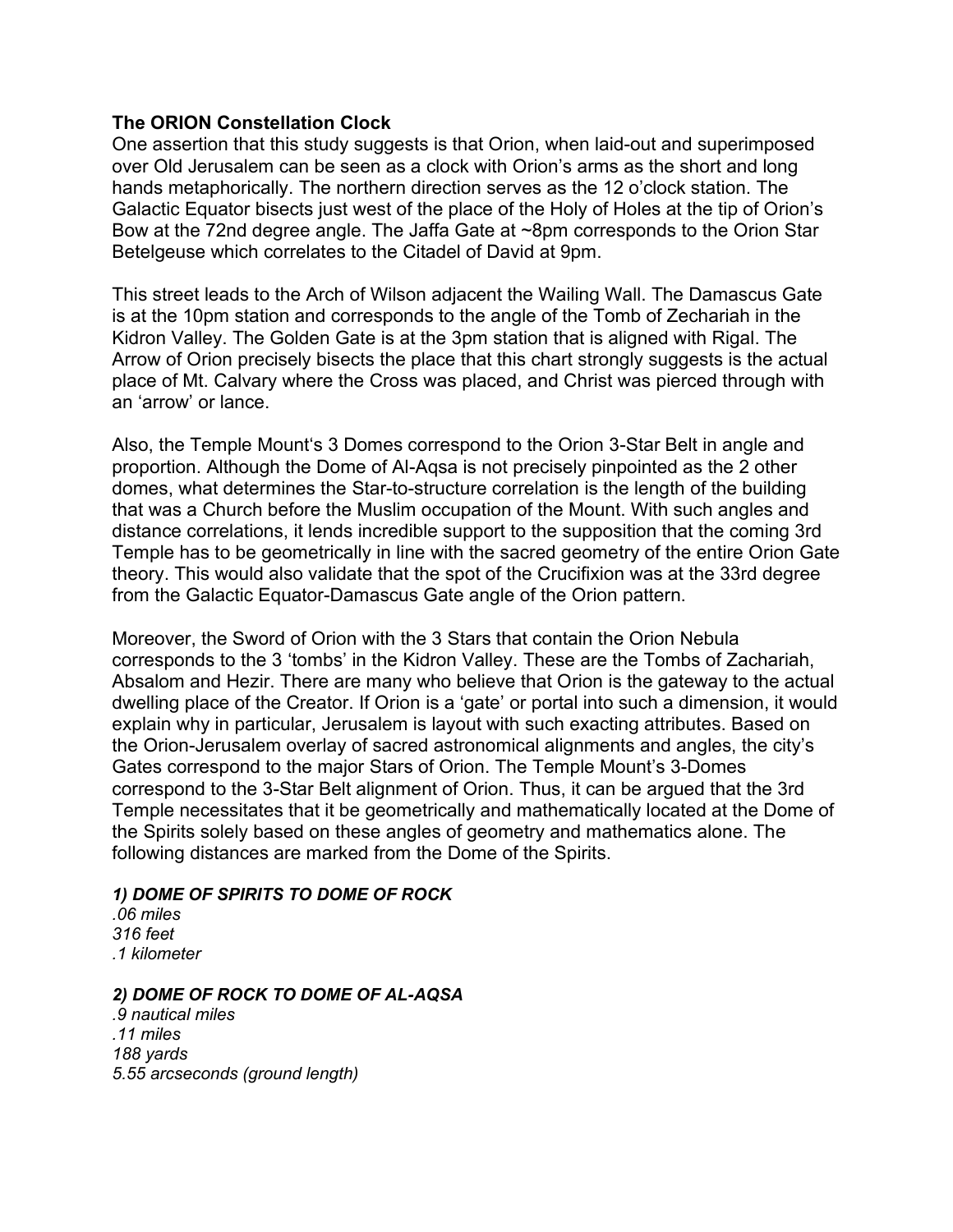#### *3) DOME OF SPIRITS TO DOME OF AL-AQSA .13 MILES*

## **The Gates of Old Jerusalem**

- *1. LION*
- *2. GOLDEN*
- *3. TRIPLE*
- *4. DUNG*
- *5. ZION*
- *6. JAFFA*
- *7. NEW*
- *8. DAMASCUS*
- *9. HEROD*

## **The Pearly Gates of the New Jerusalem**

According to the Bible, the Millennial Temple and the New Jerusalem to come will both have 12 Gates associated with a Tribe of Israel.

### *NORTH*

- *1. Judah*
- *2. Issachar*
- *3. Zebulon*

## *EAST*

- *4. Ruben*
- *5. Simeon*
- *6. Gad*

## *SOUTH*

- *7. Ephraim*
- *8. Manasseh*
- *9. Benjamin*

## *WEST*

- *10. Dan*
- *11. Asher*
- *12. Naphtali*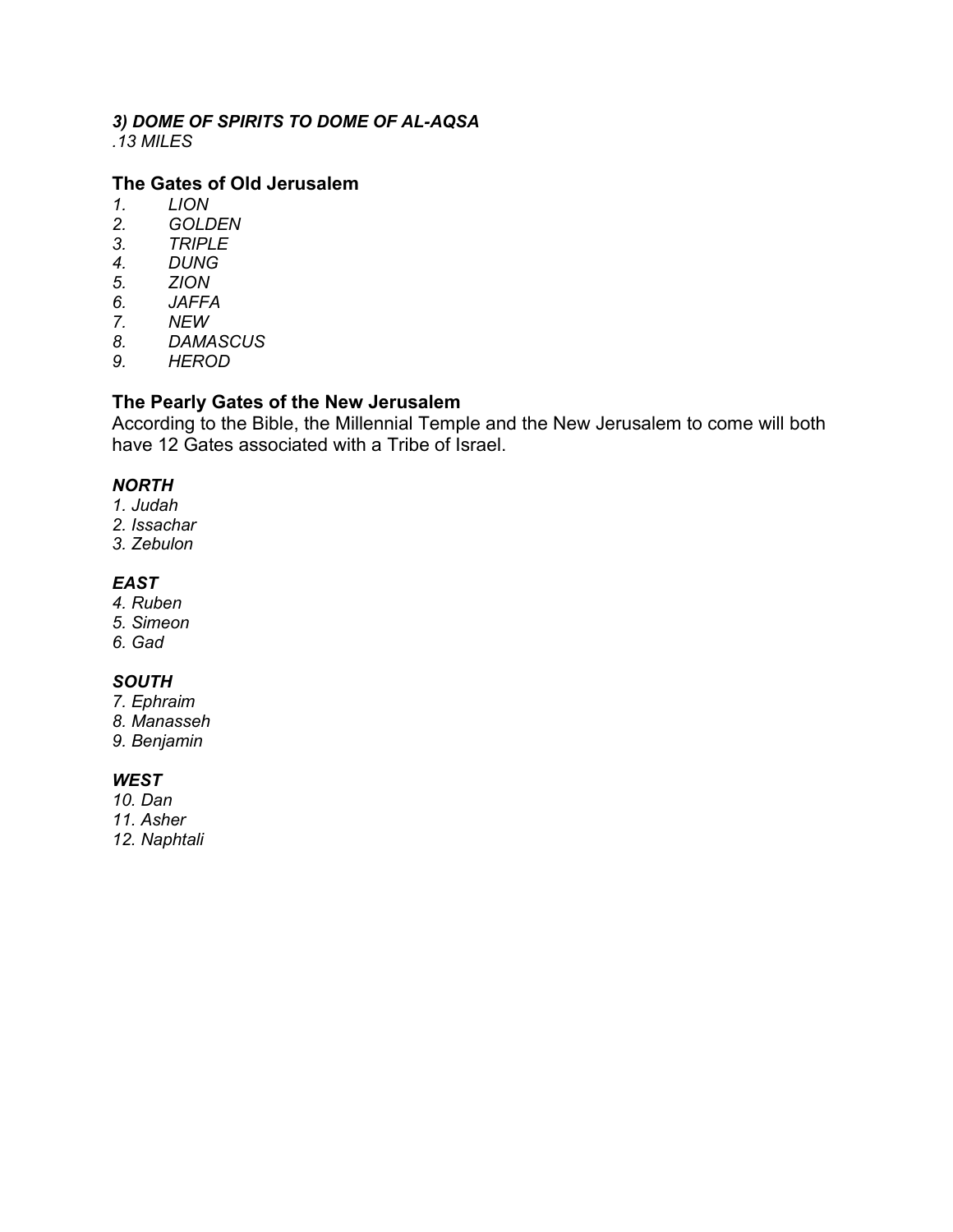## **Divine Alignments**

In the following section, the study will also suggest that the Orion Star-to-Gates theory has the principle of phi incorporated in determining not only the position of the Stars of Orion itself, but that the Gates of Old Jerusalem are in a phi ratio approximation to each other. The illustrations will attempt to show an approximation of these correlations between one Gate to the next. The primary points that the phi ratio spiral will be from the Jaffa Gate that corresponds to Betelgeuse and the Damascus Gate which corresponds to Bellatrix. As the Constellation of Orion is a depiction of a human body form, it itself will have an approximate phi ratio proportions as it is superimposed onto the Temple Mount anthropomorphically.

## *φ = 1.618*

A phi ratio occurs when two quantities have their ratio the same as the ratio of their sum to the larger of the two quantities. Phi is the solution to a quadratic equation, and it is also called the Golden Section, Golden Ratio, and the Golden Mean. Or in other words, phi is simply the ratio of the line segments that result when a line is divided that follows the Fibonacci Sequence 0, 1, 1, 2, 3, 5, 8, 13, 21, etc. In Geometry for example, when the basic phi ratio is used to create a right triangle, it forms the dimensions of the great pyramids of Egypt, creating an angle of 51.83 degrees; the cosine of phi, or 0.618.

If the Old Jerusalem layout and where the Gates are placed does indeed mirror the Orion constellation, then they are celestially linked to the Precision of the Equinoxes and are themselves a sort of 'time-clock'. For the most part, the Dome of the Spirits, from where this study strongly suggests the Holy of Holies was and will be in the coming 3rd Temple can thus be a 'time' reference point that can hold some keys to prophetic time as it pertains to the timing events or time related to Jerusalem, Israel and the world. Upon such distances form these points, or Gates, there is some amazing correlations. The following are some examples of how the Old Jerusalem Gates are in phi relation to each other.

*-from the Dome of the Spirits to the Jaffa Gate*

*-from Dome of Spirits to proposed site of Crucifixion on Mt. Calvary*

*-from Orion's Star Messia with Jaffa Gate, Corner Gate and Dome of Spirits with Jaffa Street that leads to the Wailing Wall*

*-from Jaffa Gate that correlated with Betelgeuse to Damascus Gate, Bellatrix to Lion's Gate, Golden Gate to Dome of Spirits*

*-from Jaffa Gate that correlated with Betelgeuse to the Triple Gate, Al-Aqsa Dome start of building, Wailing Wall ramp and in north-south alignment line to Dome of Spirits*

*-from Jaffa Gate that correlated with Betelgeuse to the Damascus Gate-Bellatrix to the northeast corner of the Old City to the Russian Church on Mt. of Olives with the Tomb of Zechariah to the Golden Gate*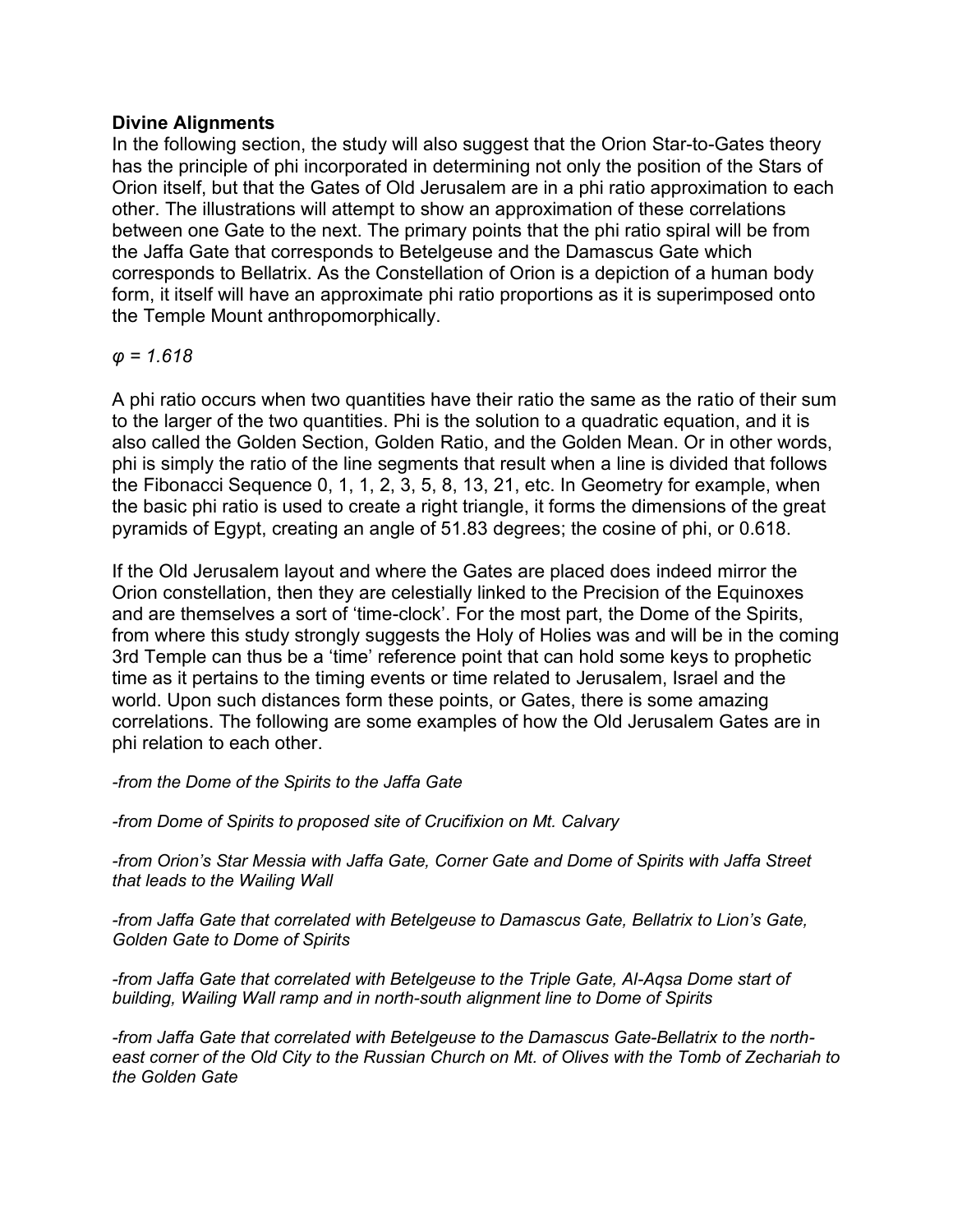*-from the Orion Star of Messia position to the Mt. of Olives Russian Church, the Lion Gate to the Golden Gate*

*-from Jaffa Gate that correlated with Betelgeuse to the Dome of the Spirits exclusively*

*-from Jaffa Gate that correlated with Betelgeuse to the Golden Gate and with the place that was called the Robinson' Arch gateway that is also in alignment to the north-south line to the Dome of the spirits*

*-from Orion Star Messia to the Double Gate, Golden Gate, the Dome of the Spirits and with the Celestial Equator alignment*

*-from the Damascus Gate that correlated with Orion's Bellatrix to the Al-Aqsa Dome start of building, to the Dome of the Spirits*

*-from the Damascus Gate that correlated with Orion's Bellatrix to the Lion Gate, Golden Gate and the Dome of the Spirits*

*-from the Damascus Gate that correlated with Orion's Bellatrix to the north-eastern corner of the Old City to the Triple Gate, Corner Gate and Tomb of Absalom*

*-from the Damascus Gate that correlated with Orion's Bellatrix to the to the Jaffa Gate which correlates to Orion's Betelgeuse, to the Triple Gate*

The near square borders of the Temple Mount Platform correlate and are aligned to the Orion Stars. They are in line with the suggesting places of the Crucifixion and Garden Tomb to the North. The 3 Domes of the Temple Mount when rotated and flipped 90 degrees correspond to the Gates of the eastern edge of the Temple Mount platform. These 3 Gates are the Golden Gate, the Corner gate (no longer in use), and the Triple Gate. When the 3 Domes and the 3 Gates alignments are considered and matched by their corresponding lines, the association produces an apparent pentagram configuration in pure geometric terms on the Temple Mount itself. The phi ratio approximation appears in the following domains.

*The proportions of the human body The proportions of many other animals Plants DNA The Solar System Art and architecture Music Population growth The Stock Market The Bible and in theology*

When the basic phi relationships are used to create a right triangle, it forms the dimensions of the great pyramids of Egypt, with the geometry shown below creating an angle of 51.83 degrees, the cosine of which is phi, or 0.618.